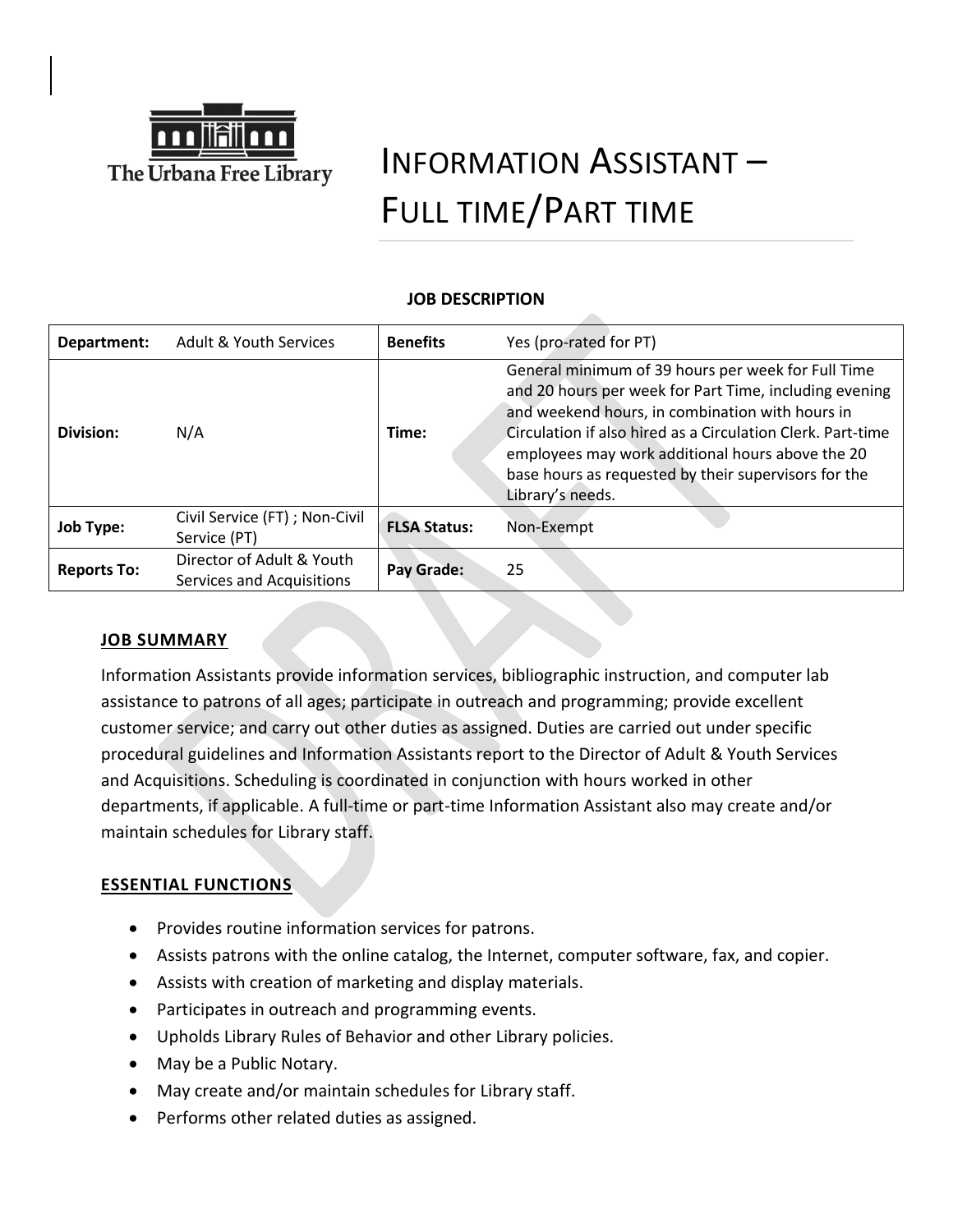#### Information Assistant—Full-Time/Part-Time

• Attends department and other meetings as scheduled.

### **JOB REQUIREMENTS**

#### **Education & Experience**

- Training or experience in providing information services and technology assistance; experience in adult, teen, or children's services desirable.
- Experience with electronic resources desirable.
- Prior experience with the Polaris ILS desirable.
- Associate's degree or equivalent required.
- 25 words per minute keyboarding skills.
- One year successful, continuous work experience.
- Passing score on circulation and shelving tests.
- Public service, library, and supervisory experience all preferred.
- Bilingual skills (especially Spanish, French, or Chinese) desirable.

### **Knowledge of**

- Knowledge of print and digital information sources.
- Creative reference and database skills.
- Working knowledge of basic word processing and spreadsheet software, plus additional Microsoft Office modules.

### **Skills**

- Ability to quickly develop an effective working knowledge of the Library's automation system and of relevant databases.
- Good organizational, interpersonal, and decision-making skills.
- Excellent verbal and nonverbal communication skills.
- Dependability and honesty.
- Strong customer service orientation.
- Commitment to serving a diverse community.
- Physical strength and agility sufficient to perform assigned tasks.

### **Ability to**

- Master complex, detailed routines.
- Understand and follow detailed oral and written instructions.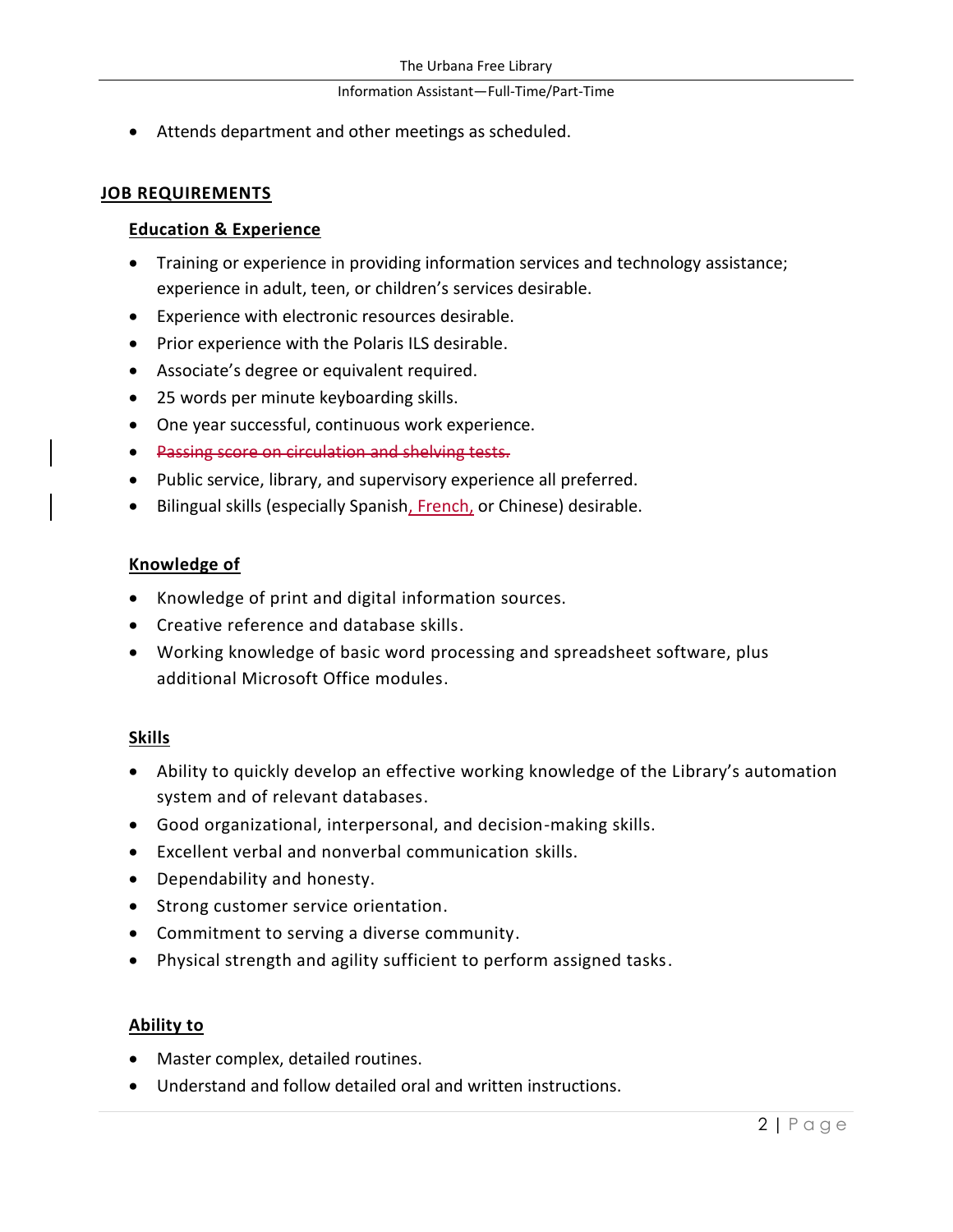#### Information Assistant—Full-Time/Part-Time

- Learn and follow all relevant Library policies.
- Complete work with speed and accuracy and handle frequent, sudden task changes effectively.
- Work with the public, visitors, and staff in a consistently friendly and courteous manner.
- Work in a team atmosphere in a consistently cooperative manner.
- Assume responsibility and work neatly, efficiently, and accurately without direct supervision.
- Communicate effectively orally and in writing.
- Enforce Library policies.
- Work full range of Library hours, including evenings and weekends. Maximum availability desirable.
- Work additional hours beyond those regularly scheduled as necessary and for the Library's needs.

# **Licenses, Certifications, and Memberships Required**

• Willingness to become a Public Notary and to perform all related duties and functions.

### **CONTACTS: INTERNAL/EXTERNAL**

- Daily contact with patrons and staff.
- Frequent contact with visitors and callers.

### **SUPPLEMENTAL INFORMATION**

**Working Environment:** *The work environment characteristics described herein are representative of those an employee encounters while performing the essential functions of this job. Reasonable accommodations may be made to enable individuals with disabilities to perform the essential functions.*

- The work will occur primarily at The Urbana Free Library.
- Occasionally, staff perform outreach at offsite locations.
- Typical work schedule could include any hours that the Library is open in addition to time before and afterwards, with flexibility depending on the needs of the department.

### **Physical Strength and Agility:**

*Physical strength and agility sufficient to perform assigned tasks:*

- While performing the duties of this job, the employee is frequently required to walk, sit, and talk or hear.
- The employee is occasionally required to use hands to handle, feel, or operate objects, tools, or controls; and reach with hands and arms.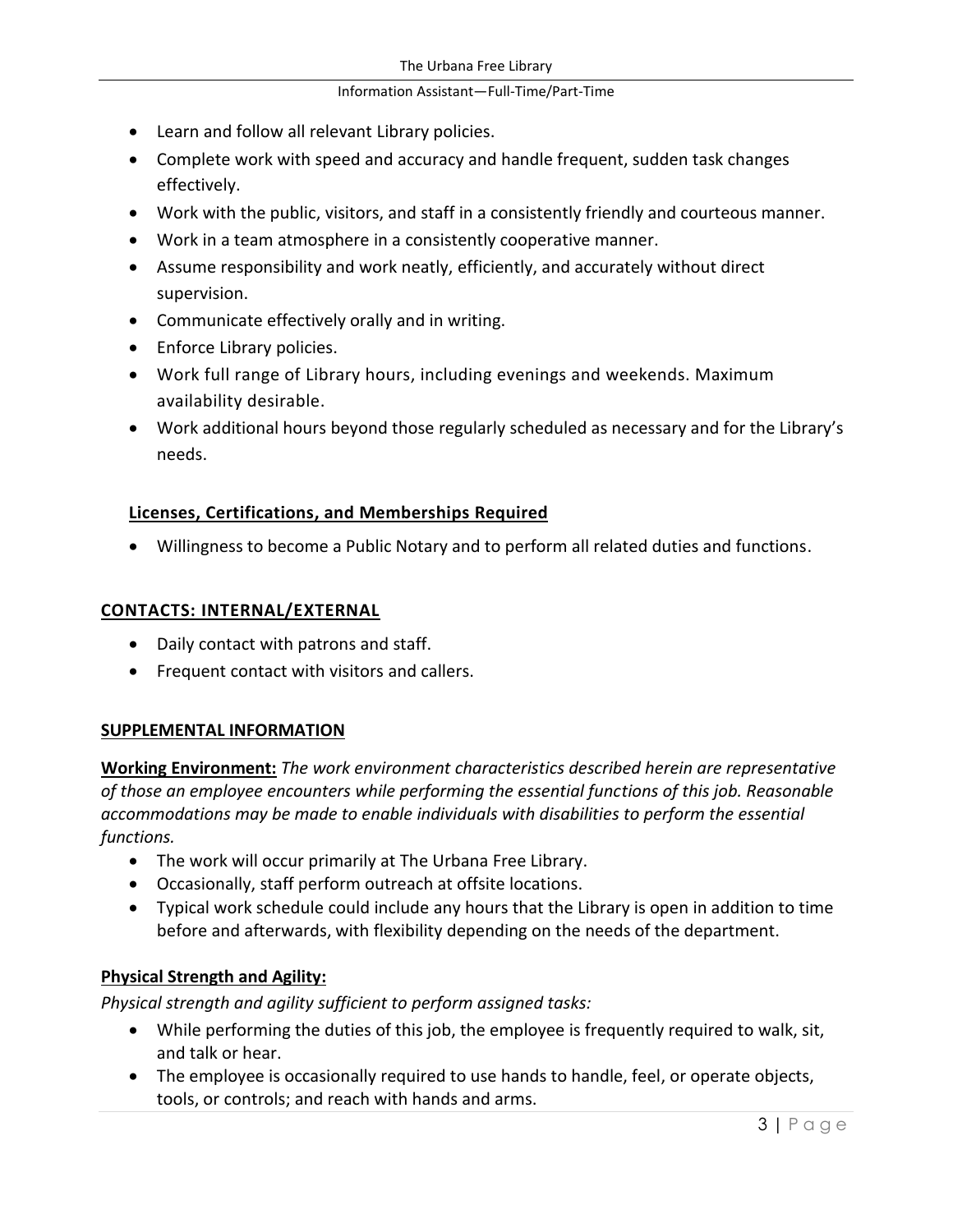#### Information Assistant—Full-Time/Part-Time

- The employee is occasionally required to climb or balance; stoop, kneel, crouch, or crawl.
- The employee must occasionally lift and/or move up to 25 pounds.
- Vision: See in the normal visual range with or without correction; vision sufficient to read computer screens and printed documents; visually inspect work in progress; and the ability to adjust focus to both print and electronic text.
- Hearing: Hear in the normal audio range with or without correction.
- Other: Lifting, pushing, and keyboarding.

*The physical demands described herein are representative of those that must be met by an employee to successfully perform the essential functions of this job. Reasonable accommodations may be made to enable individuals with disabilities to perform the essential functions.*

*The duties listed above are intended only as illustrations of the various types of work that may be performed. The omission of specific statements of duties does not exclude them from the position if the work is similar, related, or a logical assignment to the position.*

*The job description does not constitute an employment agreement between the employer and employee and is subject to change by the employer as the needs of the employer and requirements of the job change.*

The Urbana Free Library is an Equal Opportunity Employer.

Last updated: June September 27, 2021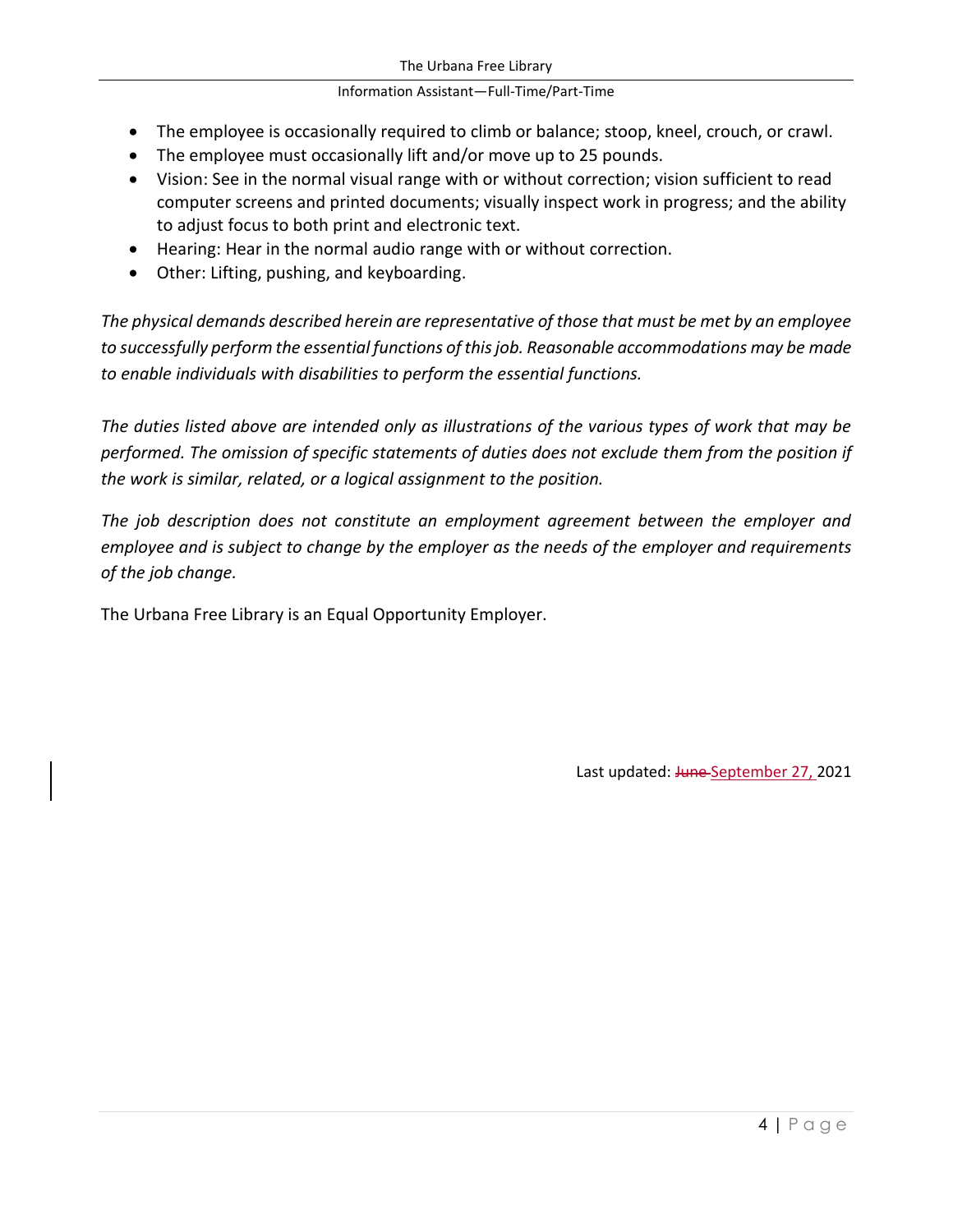

# CIRCULATION CLERK – FULL TIME/PART TIME

## **JOB DESCRIPTION**

| Department:        | <b>Circulation Services</b>                    | <b>Benefits</b>     | Yes (pro-rated for PT)                                                                                                                                                                                                                                                    |
|--------------------|------------------------------------------------|---------------------|---------------------------------------------------------------------------------------------------------------------------------------------------------------------------------------------------------------------------------------------------------------------------|
| Division:          | N/A                                            | Time:               | General minimum of 39 hours per week for Full Time<br>and 20 hours per week for Part Time, including evening<br>and weekend hours. Part Time employees may work<br>additional hours above the 20 base hours as requested<br>by their supervisors for the Library's needs. |
| <b>Job Type:</b>   | Civil Service (FT) ; Non-Civil<br>Service (PT) | <b>FLSA Status:</b> | Non-Exempt                                                                                                                                                                                                                                                                |
| <b>Reports To:</b> | Associate Director                             | Pay Grade:          | 23 for Circulation Clerks; 25 for Information Assistants                                                                                                                                                                                                                  |

## **JOB SUMMARY**

The Circulation Clerk performs detailed clerical work that involves the automated circulation of Library materials and the maintenance of related files. Circulation duties demand extensive public interaction, and the clerk must be continually positive and friendly while handling many tasks at once in a busy environment. Duties are carried out under specific procedural guidelines and policies, and the Circulation Clerk reports to the Associate Director; Circulation, Café, and Volunteer Manager; or senior Circulation Clerks. A full-time or part-time Circulation Clerk may also be trained to work as an Information Assistant, with duties at the first-floor Information Desk, the second-floor adult Reference Desk and computer lab, and the children's Question Desk. A full-time or part-time Circulation Clerk also may create and/or maintain schedules for Library staff.

### **ESSENTIAL FUNCTIONS**

- Serves the public at the circulation desk by checking out and checking in library materials, collecting fines, issuing library cards, explaining policies, etc.
- Utilizes the Library's computer system for various circulation services and functions.
- Answers telephone both for Circulation Services and for the entire Library.
- Issues borrowers' cards and maintains files.
- Handles monetary transactions with accuracy.
- Processes interlibrary loans (FT) and hold requests.
- Represents the Library at outreach events in the community.
- Shares responsibility for the smooth running of the circulation desk, including maintaining a prompt and reliable attendance record.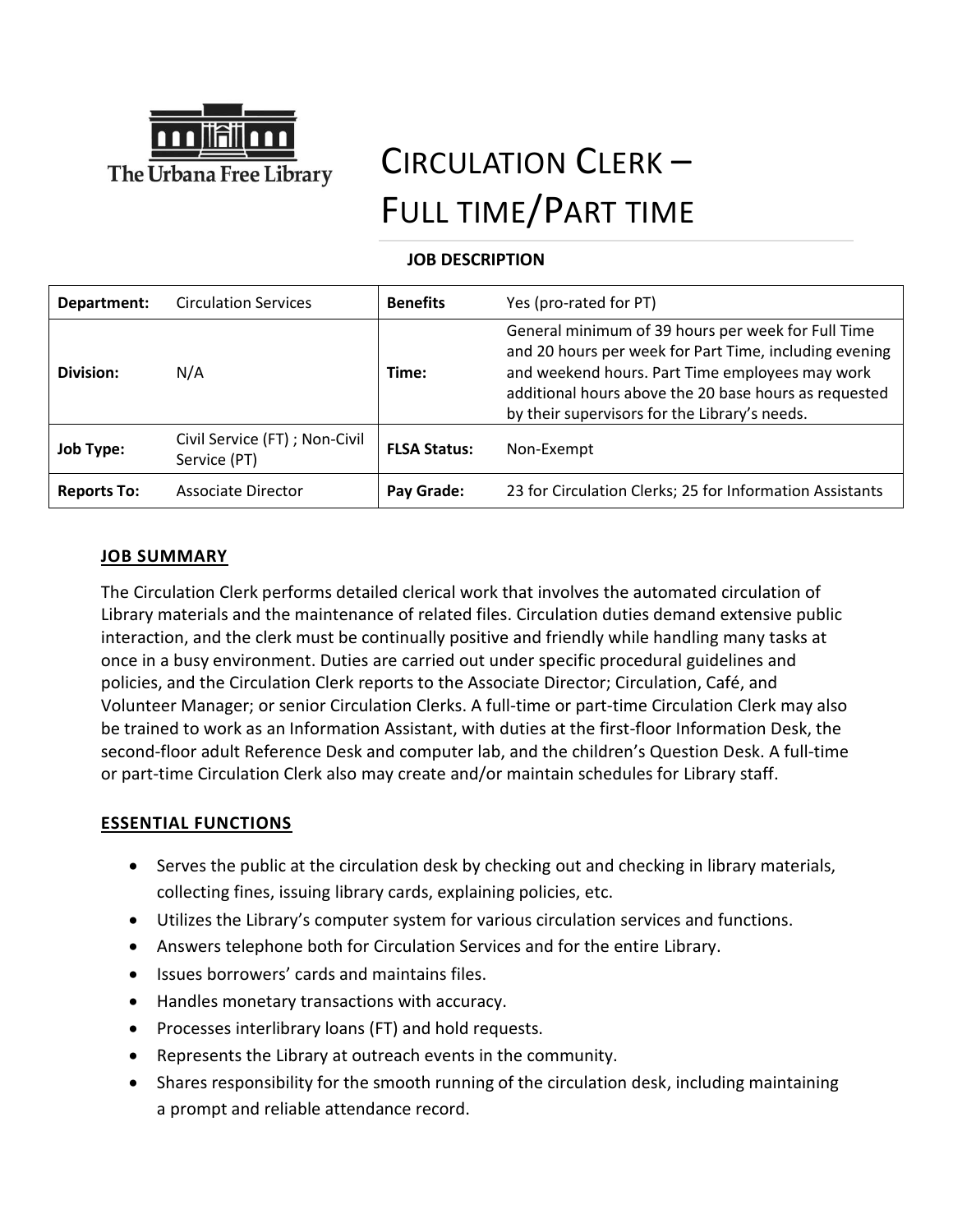#### Circulation Clerk – Full Time/Part Time

- Supervises staff and manages workflow in the absence of senior Circulation Clerks.
- Ensures the security of Library items and that equipment is in proper working order for a secure collection.
- May create and/or maintain schedules for Library staff.
- Performs other related duties as assigned.
- Attends department and other meetings as scheduled.

# **JOB REQUIREMENTS**

# **Education & Experience**

- Associate's degree or equivalent required.
- 25 words per minute keyboarding skills.
- One year successful, continuous work experience.
- Passing score on circulation and shelving tests.
- Public service, library, and supervisory experience all preferred.
- Bilingual skills (especially Spanish, French, or Chinese) desirable.

# **Knowledge of**

- Basic word processing and spreadsheet software.
- General office and clerical procedures.

# **Skills**

- Strong commitment to excellent public service; friendly, energetic, and adaptable.
- Good organizational, interpersonal, and decision-making skills to work effectively with patrons, staff, and visitors.
- Excellent verbal and nonverbal communication skills.
- Dependability and honesty.
- Physical strength and agility sufficient to push loaded book trucks, to lift and carry up to 40 pounds, to access high and low shelves, and to work on one's feet for an entire shift.
- Ability to assume responsibility and work neatly, efficiently, and accurately without direct supervision.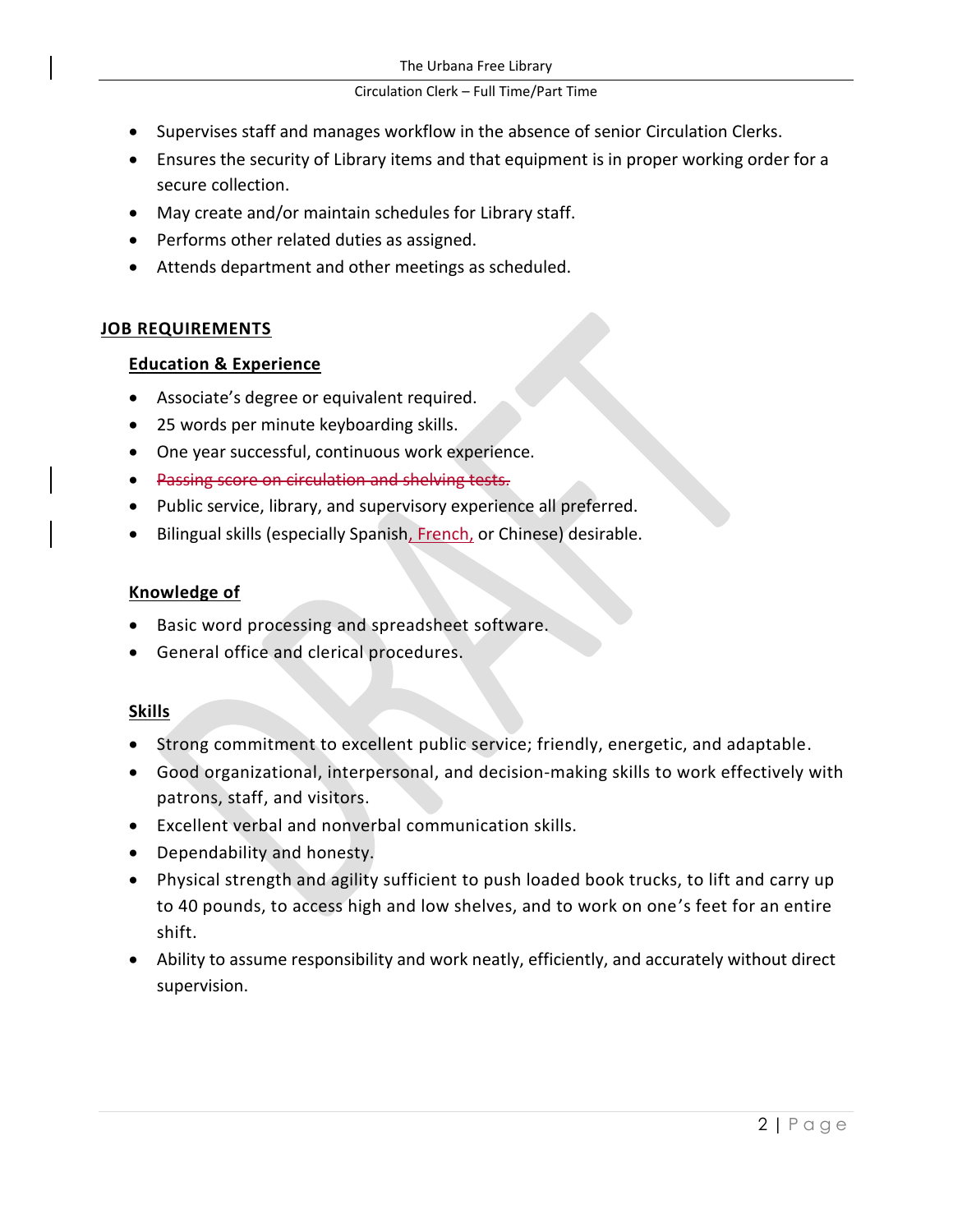#### Circulation Clerk – Full Time/Part Time

## **Ability to**

- Quickly develop a thorough knowledge of the Library's circulation system and security system.
- Quickly develop a thorough knowledge of circulation procedures and activities.
- Master complex, detailed routines.
- Understand and follow detailed oral and written instructions.
- Learn and follow all relevant Library policies.
- Complete work with speed and accuracy and handle frequent, sudden task changes effectively.
- Work with the public, visitors, and staff in a consistently friendly and courteous manner.
- Work in a team atmosphere in a consistently cooperative manner.
- Communicate effectively orally and in writing.
- Enforce Library's policies.
- Work full range of Library hours, including evenings and weekends. Maximum availability desirable.
- Work additional hours beyond those regularly scheduled as necessary and for the Library's needs.

# **Licenses, Certifications, and Memberships Required**

None.

# **CONTACTS: INTERNAL/EXTERNAL**

- Daily contact with patrons and staff.
- Frequent contact with visitors.

# **SUPPLEMENTAL INFORMATION**

**Working Environment:** *The work environment characteristics described herein are representative of those an employee encounters while performing the essential functions of this job. Reasonable accommodations may be made to enable individuals with disabilities to perform the essential functions.*

- The work will occur primarily at The Urbana Free Library.
- Occasionally, staff perform outreach at offsite locations.
- Typical work schedule could include any hours that the Library is open in addition to time before and afterwards, with flexibility depending on the needs of the department.